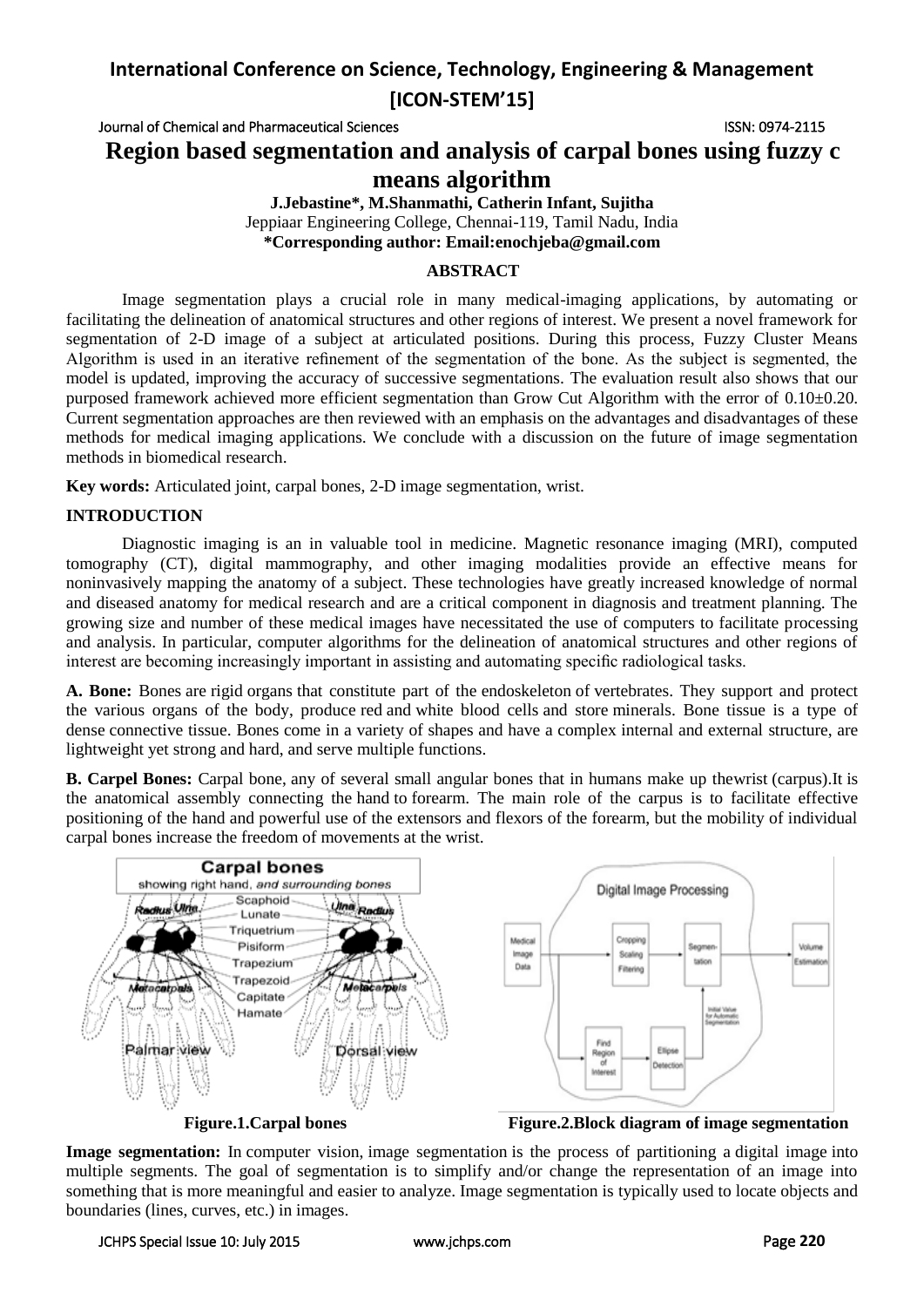# **International Conference on Science, Technology, Engineering & Management [ICON-STEM'15]**

#### Journal of Chemical and Pharmaceutical Sciences ISSN: 0974-2115

**Clustering method:** Clustering algorithms essentially perform the same function as classifier methods without the use of training data. Thus, they are termed unsupervised methods. To compensate for the lack of training data, clustering methods iteratively alternate between segmenting the image and characterizing the properties of each class. In a sense, clustering methods train themselves, using the available data. Three commonly used clustering algorithms are the K-means or ISODATA algorithm, the fuzzy c-means algorithm, and the expectation maximization (EM) algorithm. The K-means clustering algorithm clusters data by iteratively computing a mean intensity for each class and segmenting the image by classifying each pixel in the class with the closest mean. The fuzzy c-means algorithm generalizes the K-means algorithm, allowing for soft segmentations based on fuzzy set theory. This lack of spatial modeling, however, can provide significant advantages for fast computation. Work on improving the robustness of clustering algorithms to intensity inhomogeneities in MR images has demonstrated excellent success.

**Region based segmentation:** Region based methods are based on the principle of homogeneity - pixels with similar properties are clustered together to form a homogenous region. The criteria for homogeneity is most of the time gray level of pixels and this criteria can be specified by following conditions. This is as per the set theory of homogeneity.

Region based segmentation is further divided into three types based on the principle of region growing,

- Region merging
- Region splitting
- Split and merge

**Region merging**: In this method some seeding points are required to initialize the process, the segmentation results are dependent on the choice of seeds. Regions are grown iteratively by merging the neighboring pixels depending upon the merging criterion. This process is continued until all pixels are assigned to their respective regions as per merging criterion.

**Region splitting:** Its principle is just opposite to region merging and whole image is continuously split until no further splitting of a region is possible.

**Split and merge:** This is the combination of splits and merges utilizing the advantage of the two methods. This method is based on quad quadrant tree representation of data whereby image segment is split into four quadrants provided the original segment is non-uniform in properties. After this the four neighboring squares are merged depending on the uniformity of the region (segments). This split and merge process is continued until no further split and merge is possible.

The algorithm for split and merge follows the following steps:

- Define homogeneity criterion. Break image into four square quadrants.
- If any resultant square is not homogeneous split it further into four quadrants.
- At each level merge the two or more neighboring regions satisfying the condition of homogeneity.
- Continue the split and merge until no further split and merge of region is possible

Apart from the above-mentioned techniques watershed segmentation based on the concept of topography and hydrography is also a region-based segmentation.

#### **CONCLUSION**

In view of the fact, the initially developed FCM makes use of the squared-norm to determine the similarity between prototypes and data points, and it performs well only in the case of clustering spherical clusters. Furthermore, several algorithms are developed by numerous authors based on the FCM with the aim of clustering more general dataset. During the survey, we also find some points that can be further improvement in the future using advanced clustering technique to achieve more efficient accuracy in the result and reduce the time taken for data and/or information retrieval from large dataset. Future research in the segmentation of medical images will strive toward improving the accuracy, precision, and computational speed of segmentation methods, as well as reducing the amount of manual interaction.